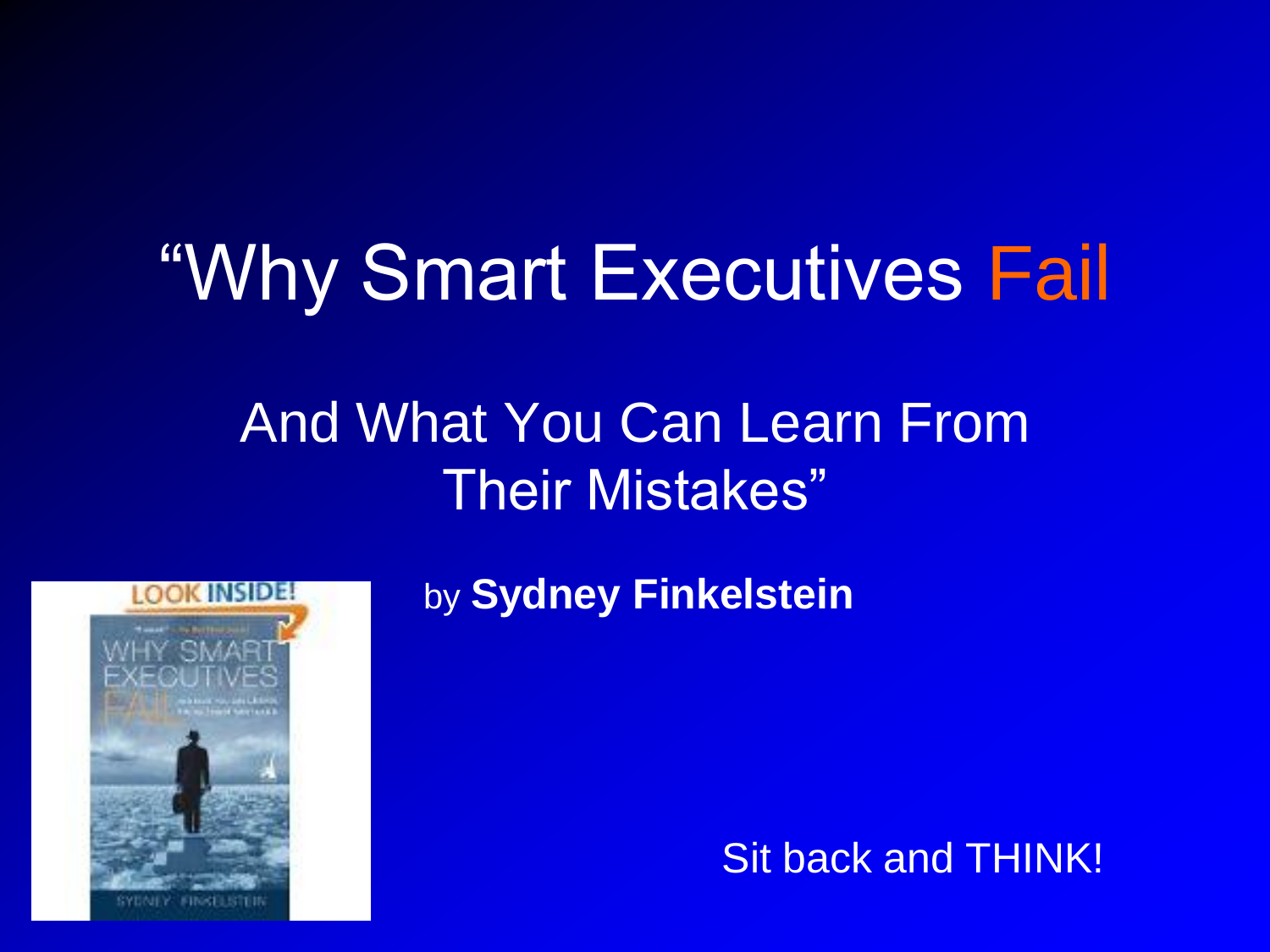## Major Misconceptions

- 1. Executives were stupid
- 2. Executives couldn't have known what was coming
- 3. Failure to execute
- 4. Executives weren't trying hard enough
- 5. Executives lacked leadership ability
- 6. Company lacked necessary resources
- 7. Executives were simply a bunch of crooks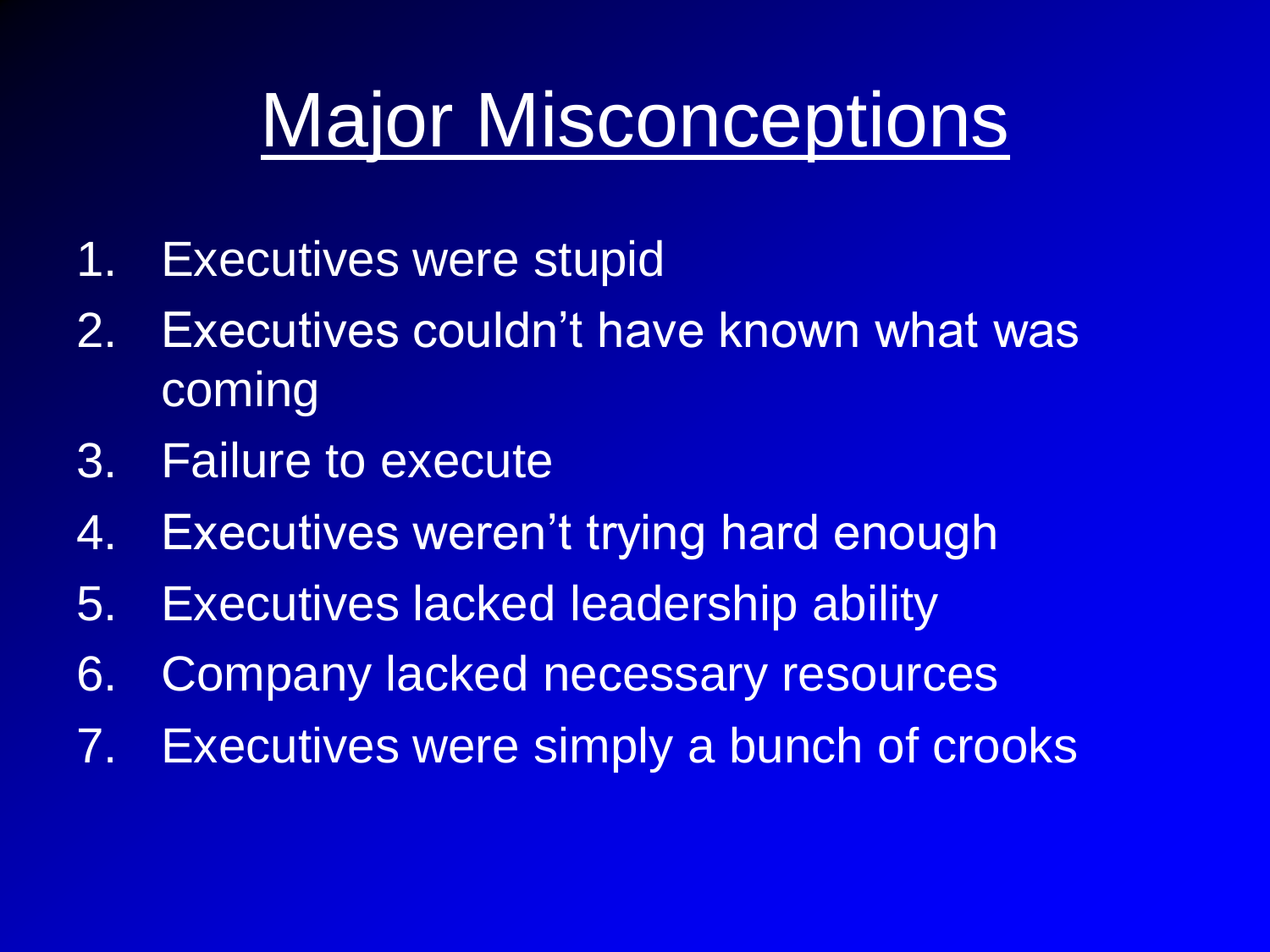### Great Corporate Mistakes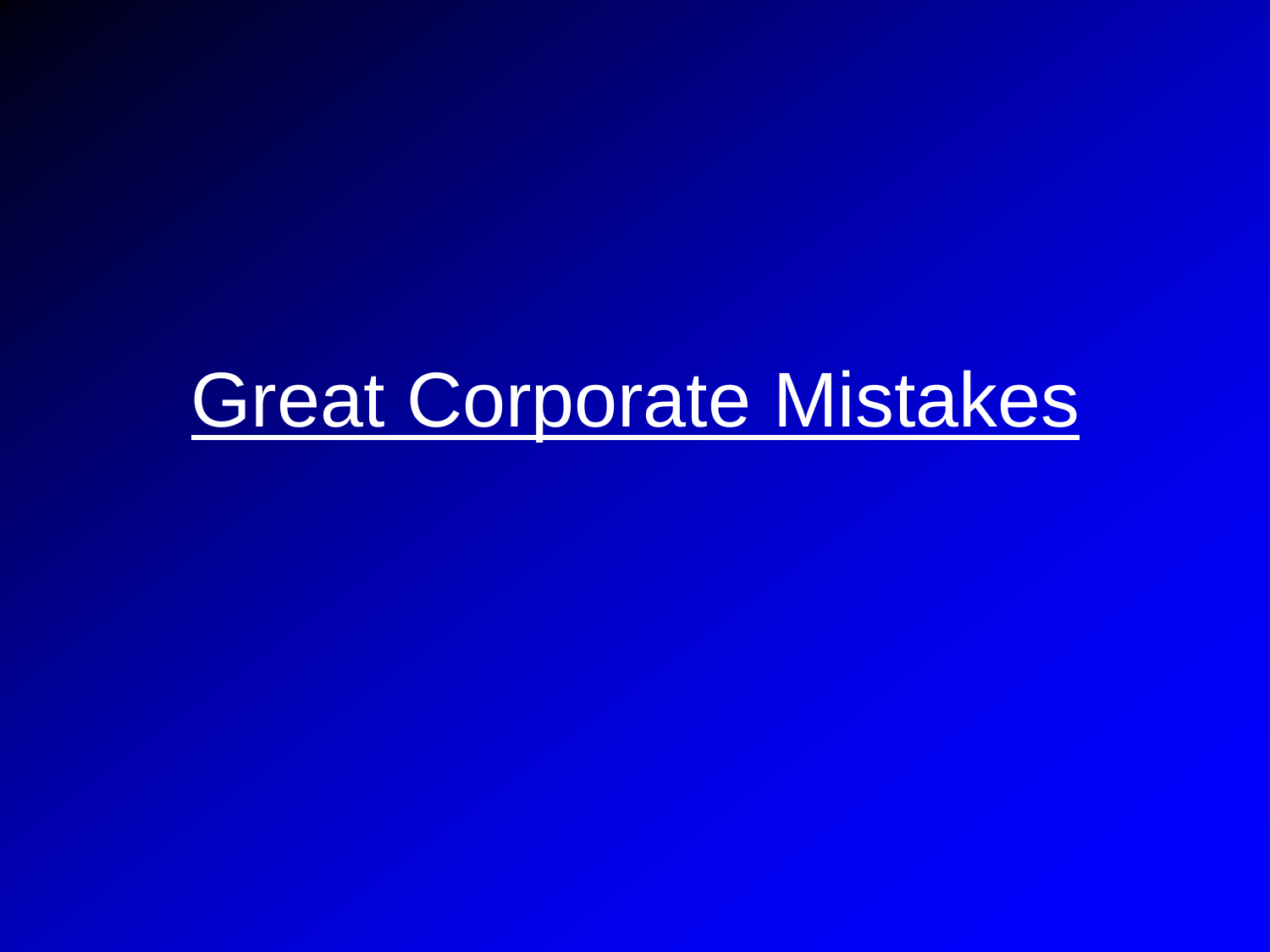## New Business Ventures

#### • General Magic - PDAs

- Developed a "Dream Team" of executives and gained many licenses with partners to bring in major cash flow, but before the software was even developed.
	- Internet, competitors, and debt doomed this company
- Iridium (Motorola) Satellite Cell Phones
	- A constellation of 64 low-Earth orbiting satellites, allowing for subscribers to make phone calls from any global location.
		- Even though they knew the difficulties they made the same mistakes anyway – too big, costs too much, and can't use everywhere---like inside buildings!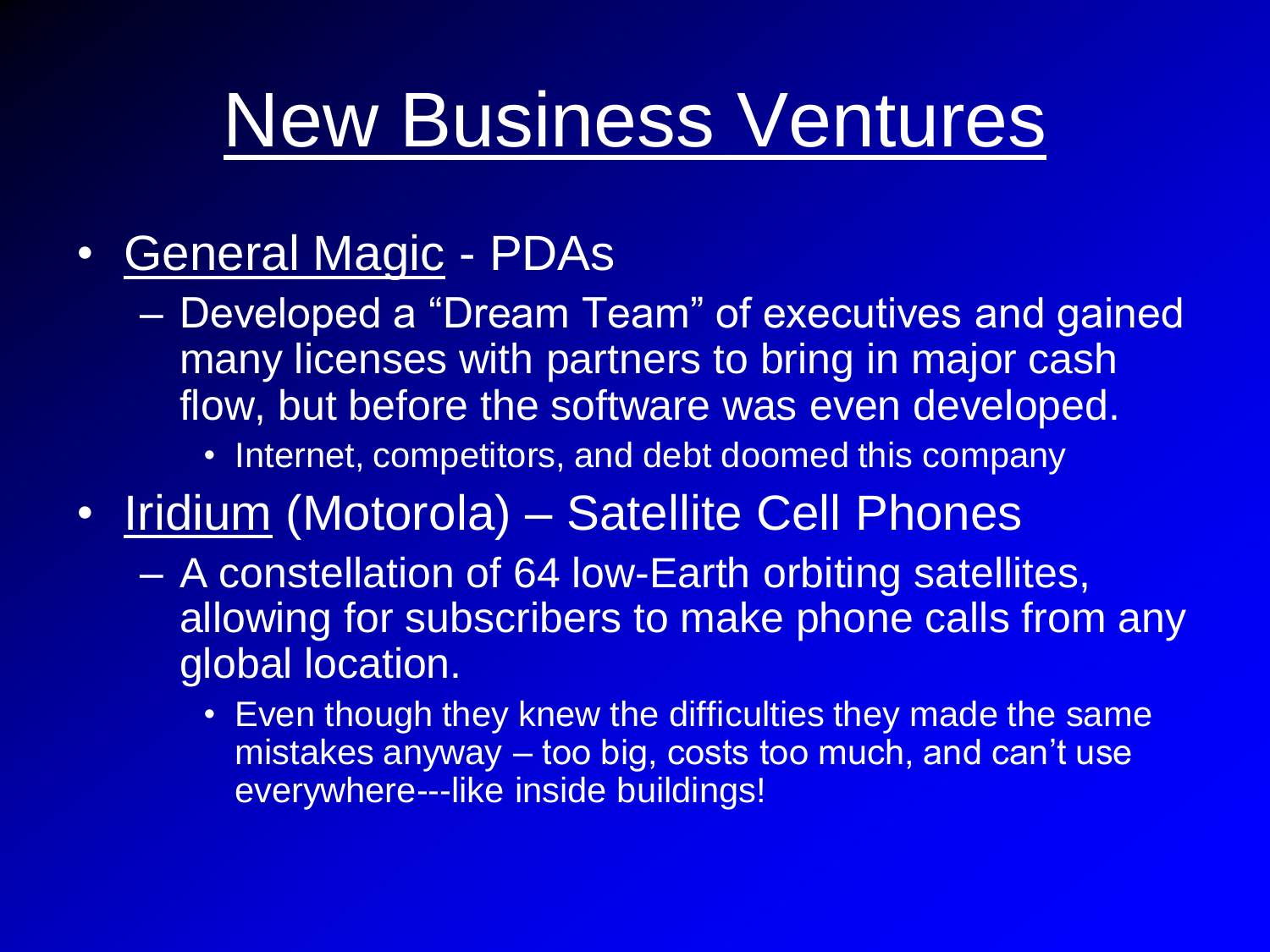- Samsung Motors (Korea)
	- Created automobiles because head of company was a car enthusiast. He felt that since Samsung was atop other industries in previous decades, it would be top of this industry also.
		- Builder to Imperialist
- Webvan
	- Developed a internet grocery system that filled orders by machines and delivered products to customers with a 30 minute window delivery time (i.e. between 8pm and 8:30pm)
		- Didn't realize low-margin of supermarket business and chose a strategy that was very complex versus the simple business model.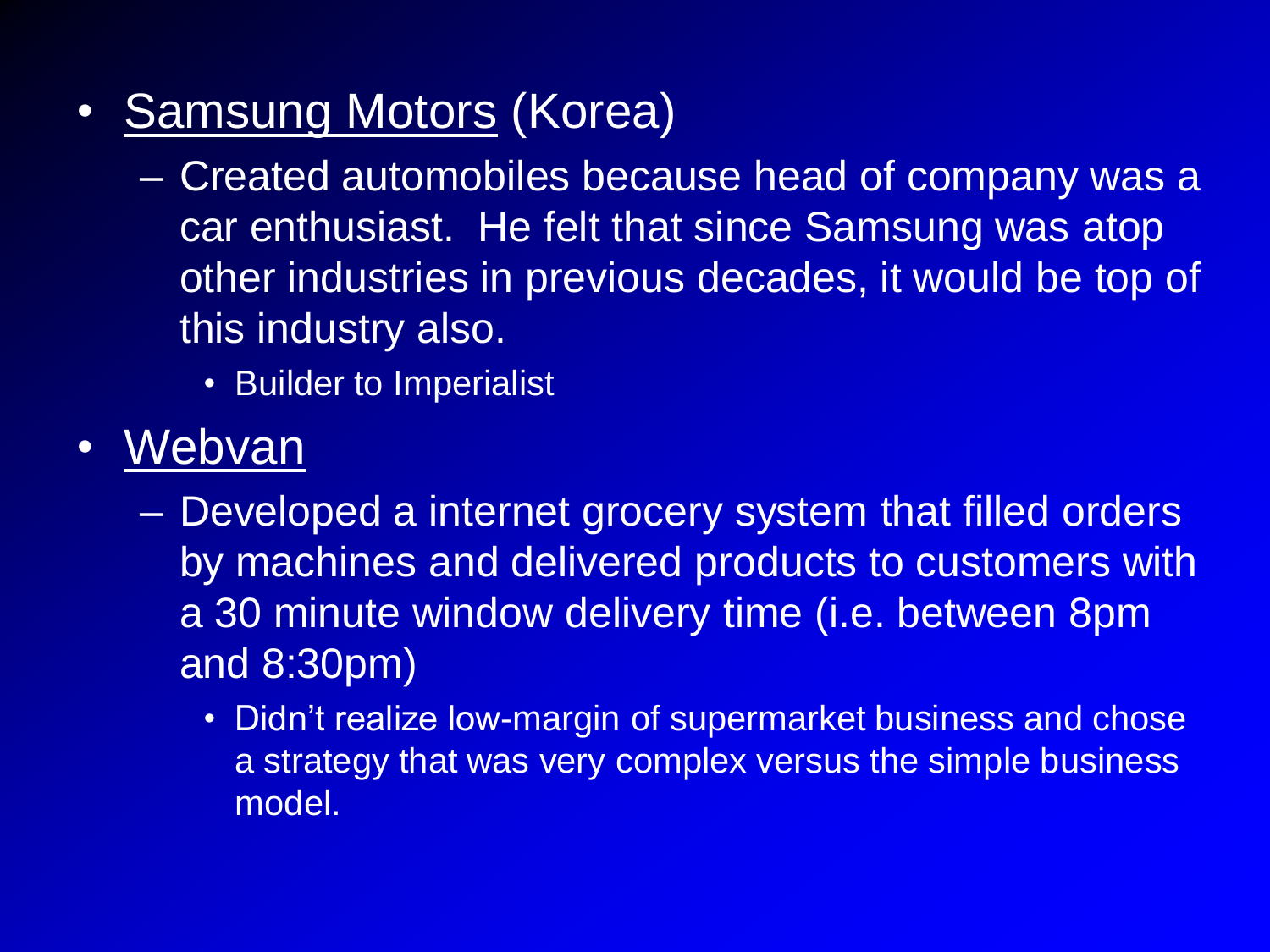## Innovation and Change

- Johnson & Johnson in Stent Business
	- Bought patents for Palmaz-Schatz stents and then bought out Cordis, an angioplasty balloon maker. Had a virtual monopoly on a product customers desperately wanted.
- Rubbermaid
	- Created many products with great speed, giving itself a monopoly on many products. Did this with little market testing and quick innovations.
- Motorola Cell Phones
	- Created first major analog cell phones and owned 60 percent of the market in 1994.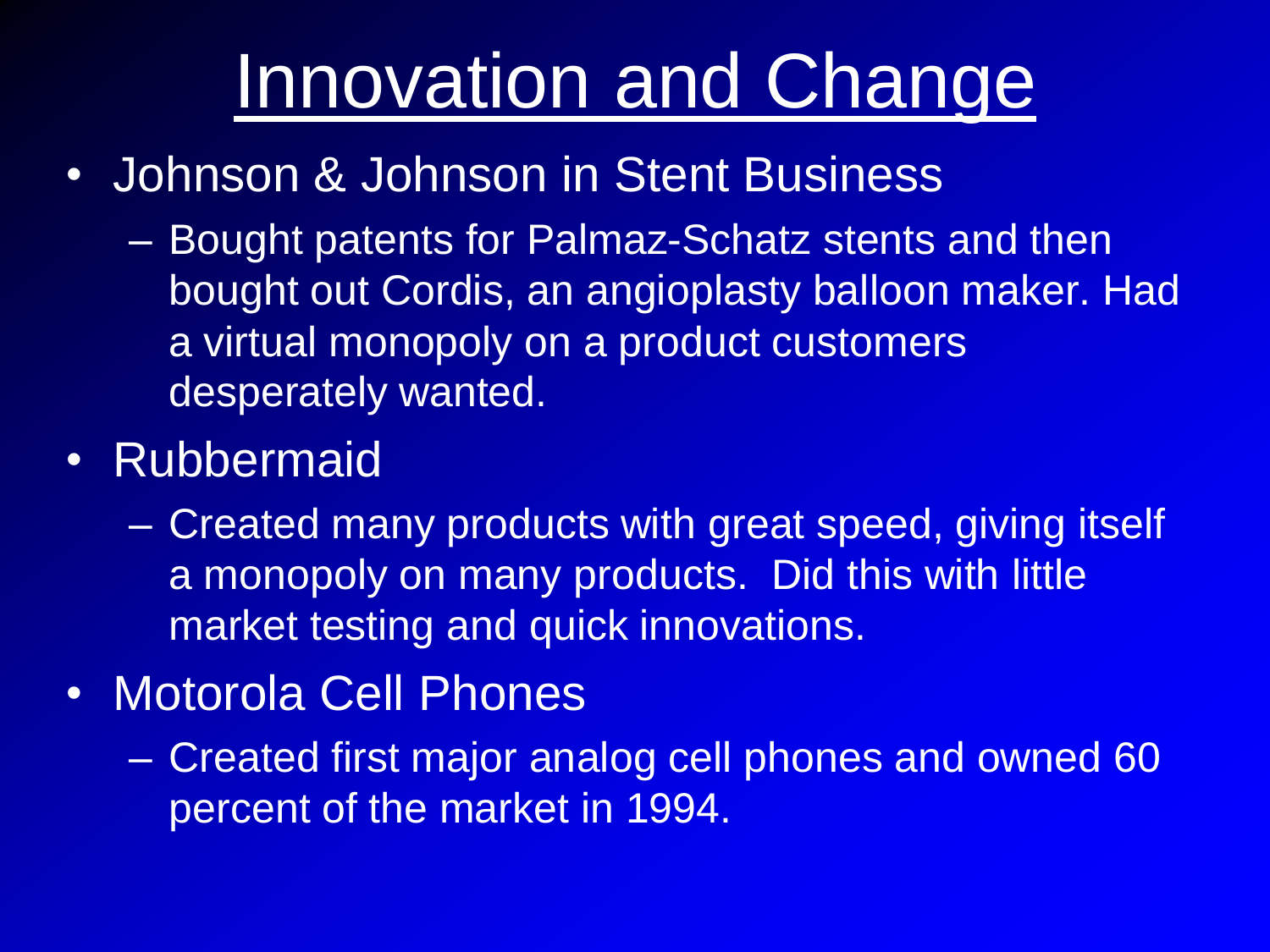# Why These Companies Failed

- None of these companies *listened to the customer*. All of them had major market share and dominated their competitors. They felt this was good enough and did not have to make any changes in their product while the competition did. (Icarus?)
	- Johnson & Johnson
		- Continued production of same stent, even when cardiologists were saying that these stents were not good enough.
	- Rubbermaid
		- Continued producing low-quality products at high price even when economy shifted into "more-for-less" mindsets.
	- Motorola
		- Continued producing analog cell phones even when customers were telling them they needed to switch to digital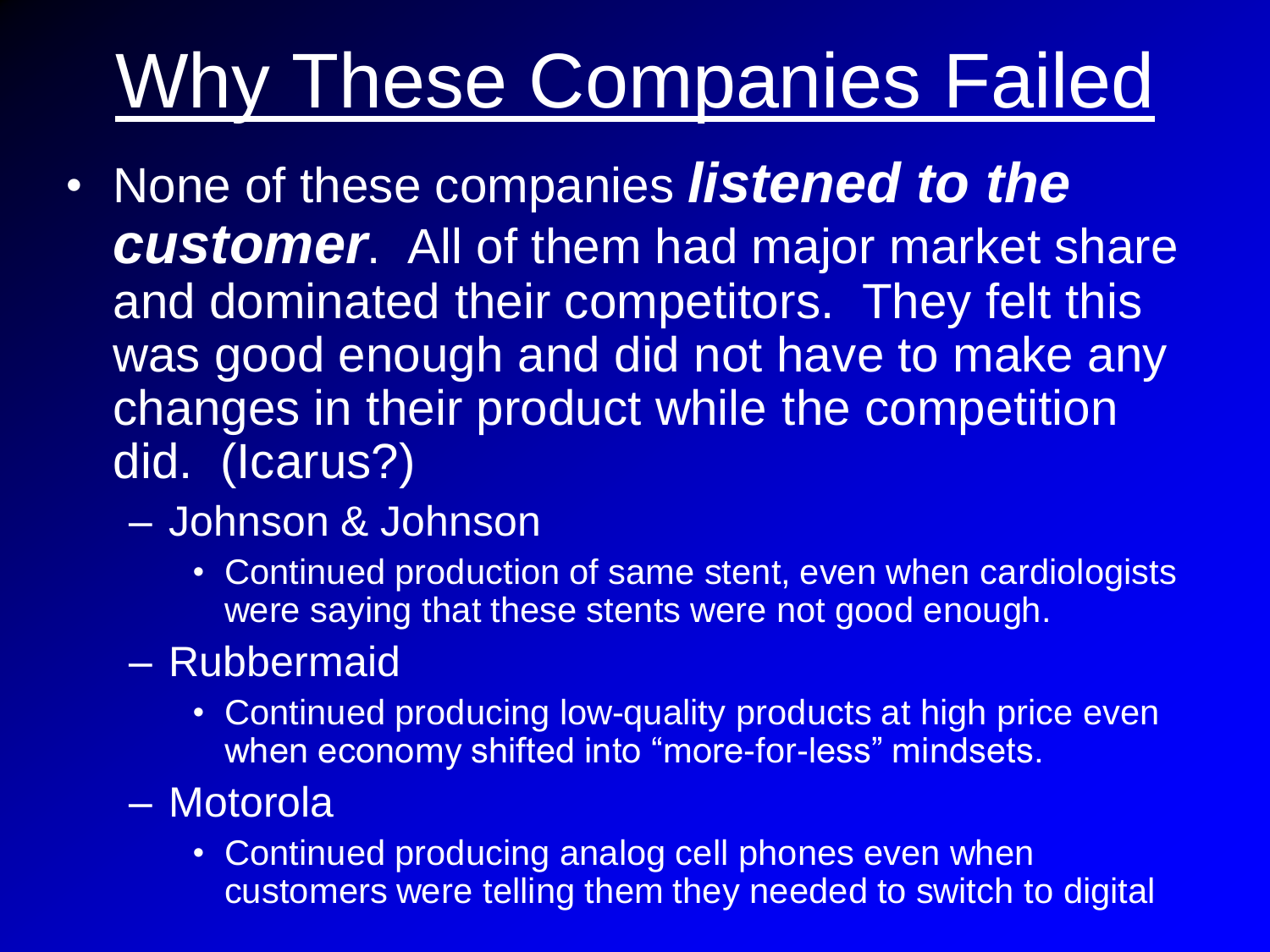# Mergers and Acquisitions

#### • Quaker Acquires Snapple

- Snapple had poor sales with Coke and Pepsi entering the tea market, so Quaker bought them.
	- Problem
		- Quaker also owned Gatorade, and therefore thought they could sell the Snapple just like Gatorade

#### • Sony Acquires Columbia Pictures

- Sony's Betamax video recorder was booming and so Sony bought Columbia to produce movies that would work with the Betamax.
	- Problems
		- When the CEO of Columbia did not transfer with the merger, Sony did a poor job of hiring. Did not do their research on Peters and Guber. Peters-Guber spent way too much of Sony's money.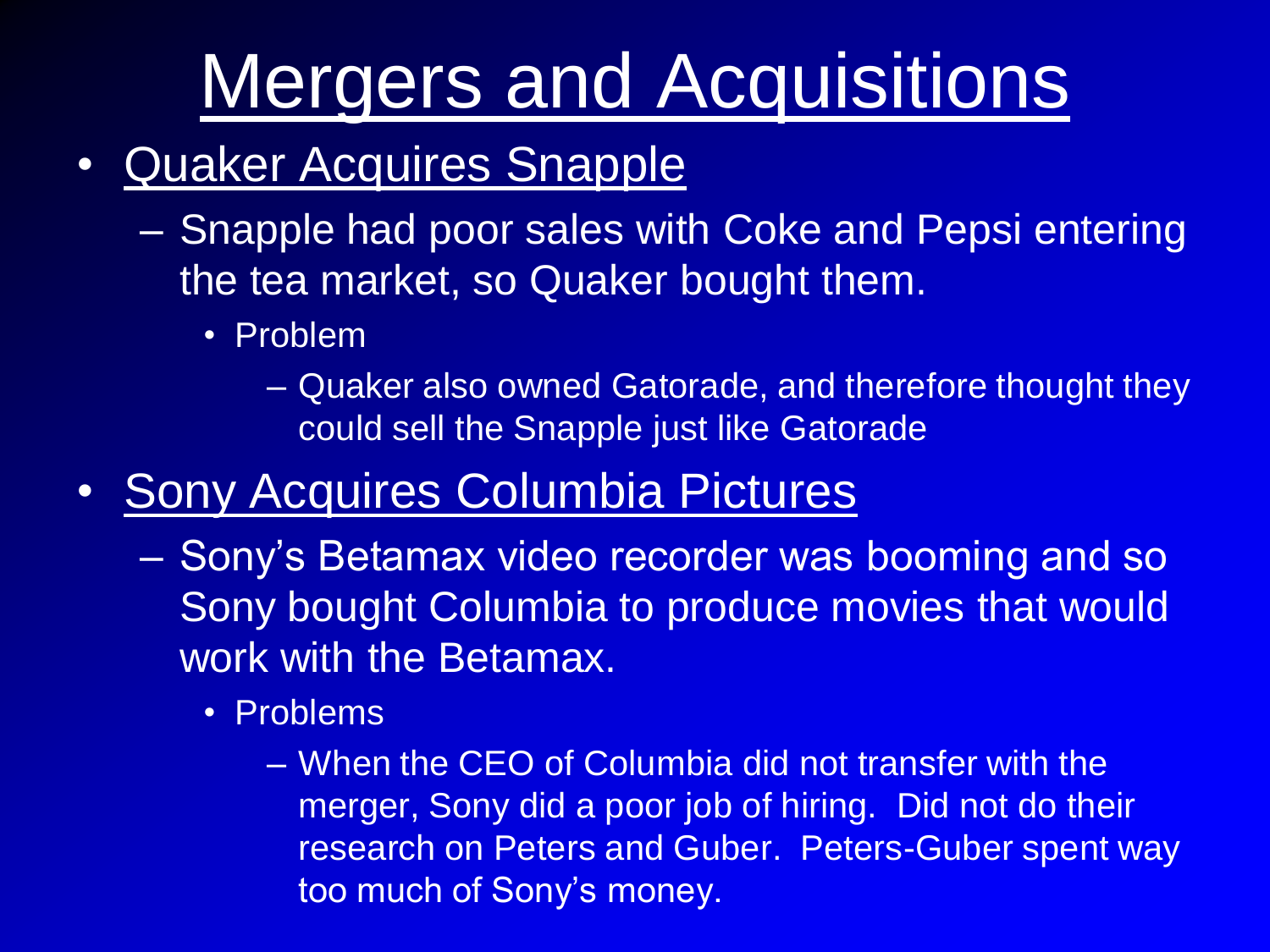- Saatchi & Saatchi
	- Was one of the leading ad agencies
	- Began buying companies acquired 37
	- Then continued buying to become number one in everything (bought consulting firms and banks).
		- Problems
			- Went on acquiring companies without proper techniques, just so they could have more growth
			- Debt caught up with them
			- Ended up only caring about how many acquisitions it could get
			- Builder becomes Imperialist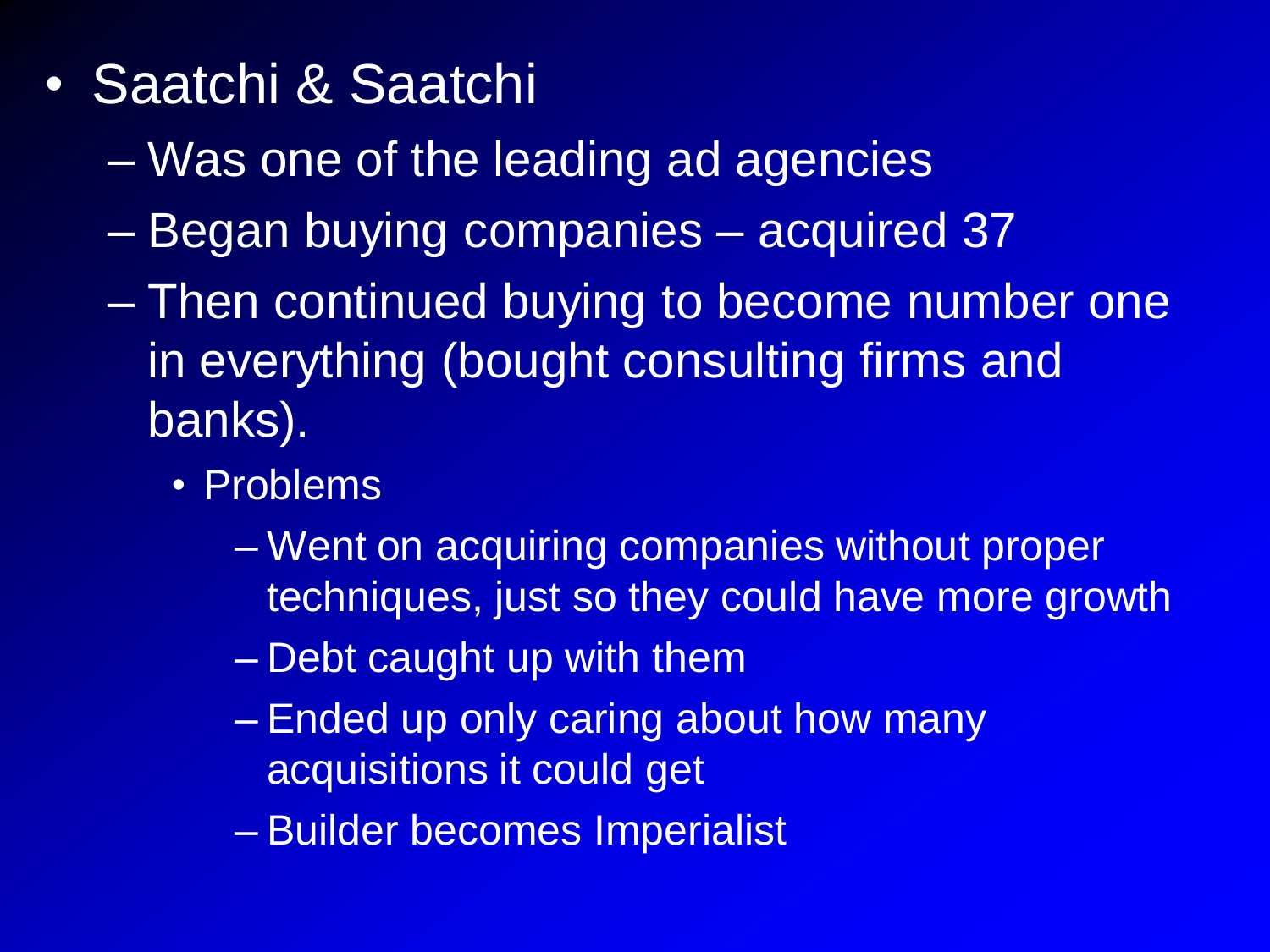## Bad Strategies

#### **Wang Labs**

- Wang ran his company as a dictator, controlling all facets of the business. This characteristic of the business that made it great also was the thing that made it fall. (Icarus)
- Snow Brand Milk
	- Snow Brand Milk had an outbreak of staphylococcus linked to its milk and never learned from its first mistake.
		- Snow Brand then let its quality fall so that it could produce over capacity and once again had an outbreak of sickness linked to spoiled milk.
		- Snow Brand also sold beef, and tried to disguise its Australian beef as Japanese beef because of Mad Cow disease and pocketed the difference.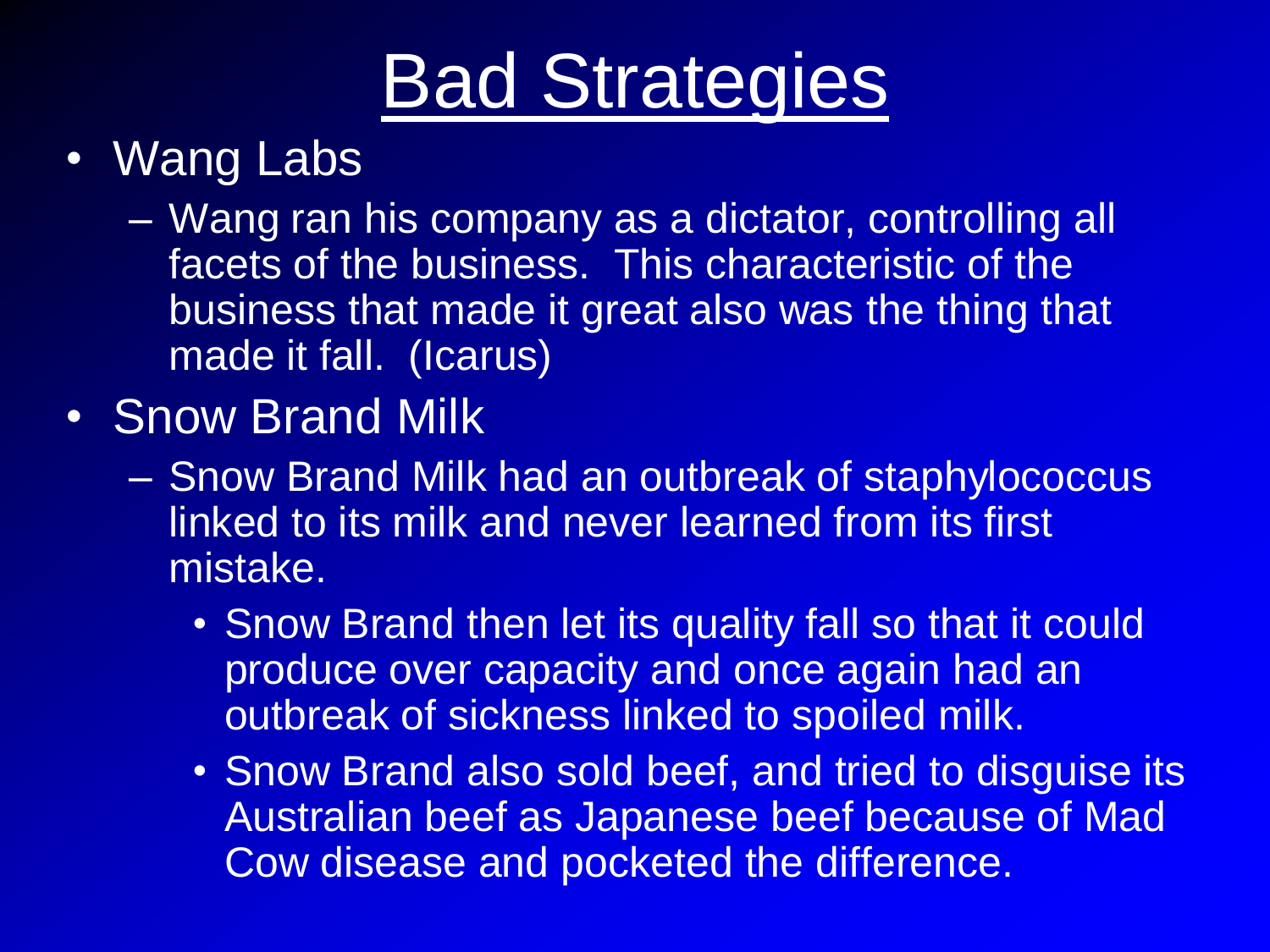#### • Boston Red Sox and Integration

- It took the Red Sox twelve years before they put an African American into the game once there was integration. (It was only as a pinch runner .)
- While the Red Sox were a team in decline they did nothing to fix it. Other teams were becoming better because of integration, but the Red Sox still went along in their ways.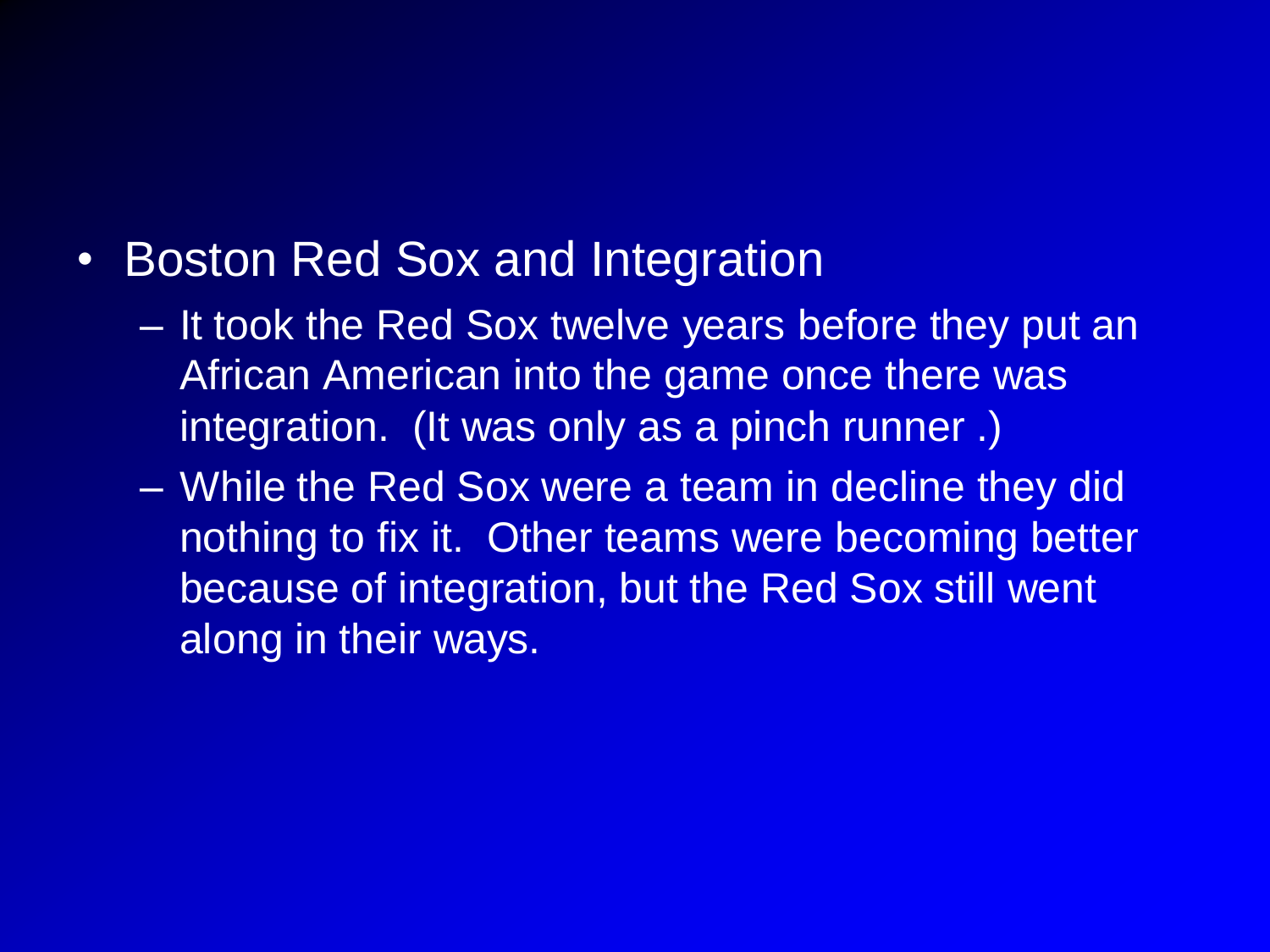# The Causes of Failure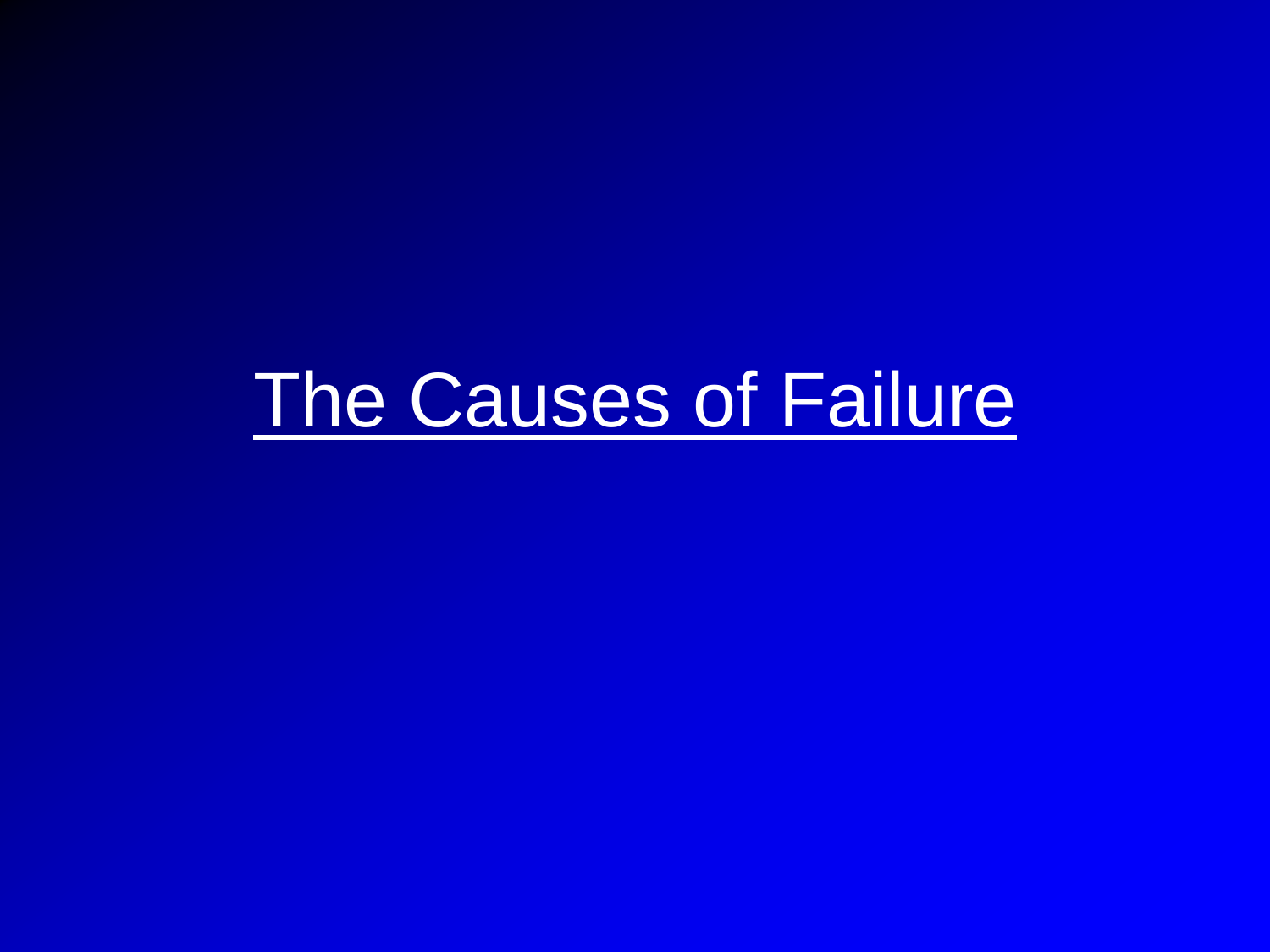## Brilliantly Fulfilling the Wrong Vision

#### • Strategic Misintent

- The Magic Answer
	- When an executive thinks he can find the secret to success in one principle or model. "It encourages one big bet that is often the wrong one." Usually a valid principle or model, but too incomplete. "If you bet the company, you bet too much."
- The Holy Grail
	- A strategy that remains forever unattainable.
	- i.e. First mover advantage Internet boom
- The Wrong Scoreboard
	- An inappropriate measure of success.
	- i.e. Market Share McDonald's example (Boeing)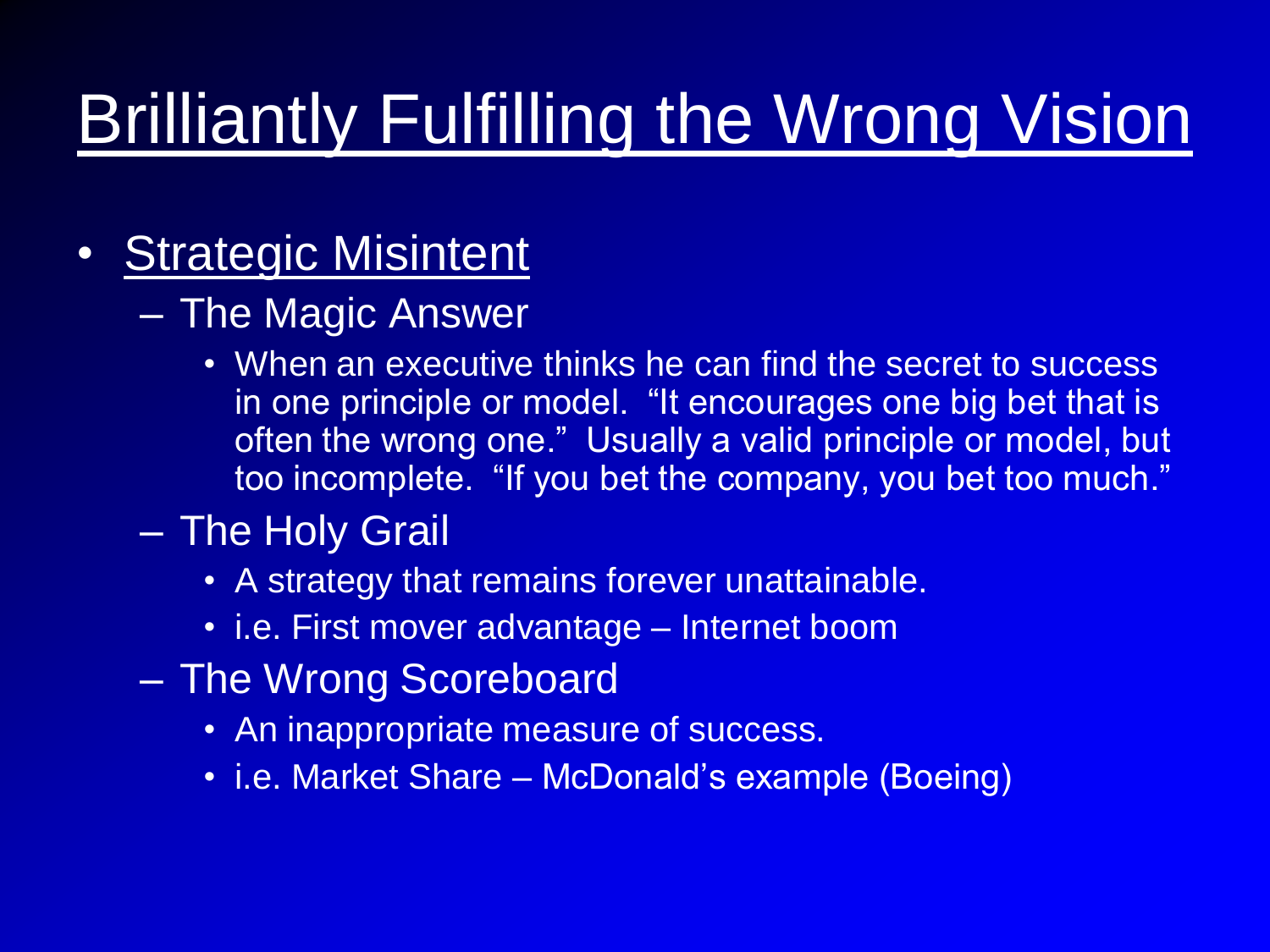#### • Negative Transfer: Good Intellect, Bad Place

#### – Yesterday's Answer

- Where a business is concerned with a picture of reality that once worked, but is no longer valid.
	- Boston Red Sox not integrating sooner.
- A Different Game
	- Companies perceptions become obsolete not because times have changed, but because it has moved into a new area where its version of reality is no longer valid.
		- Toro expanding into snow blowers. Grass always grows, but it doesn't always snow.

#### – A False Self-Image

- Being wrong about what you are good at.
	- L.A. Gear thinking it was a shoe manufacturer, when really it was a girl's fashion manufacturer.

#### – The Film Producer Error

- Failing to take sufficient account of the specific and often unique attributes that made a particular venture successful.
	- United Airlines trying to copy Southwest's low fares, but what made Southwest successful was its employees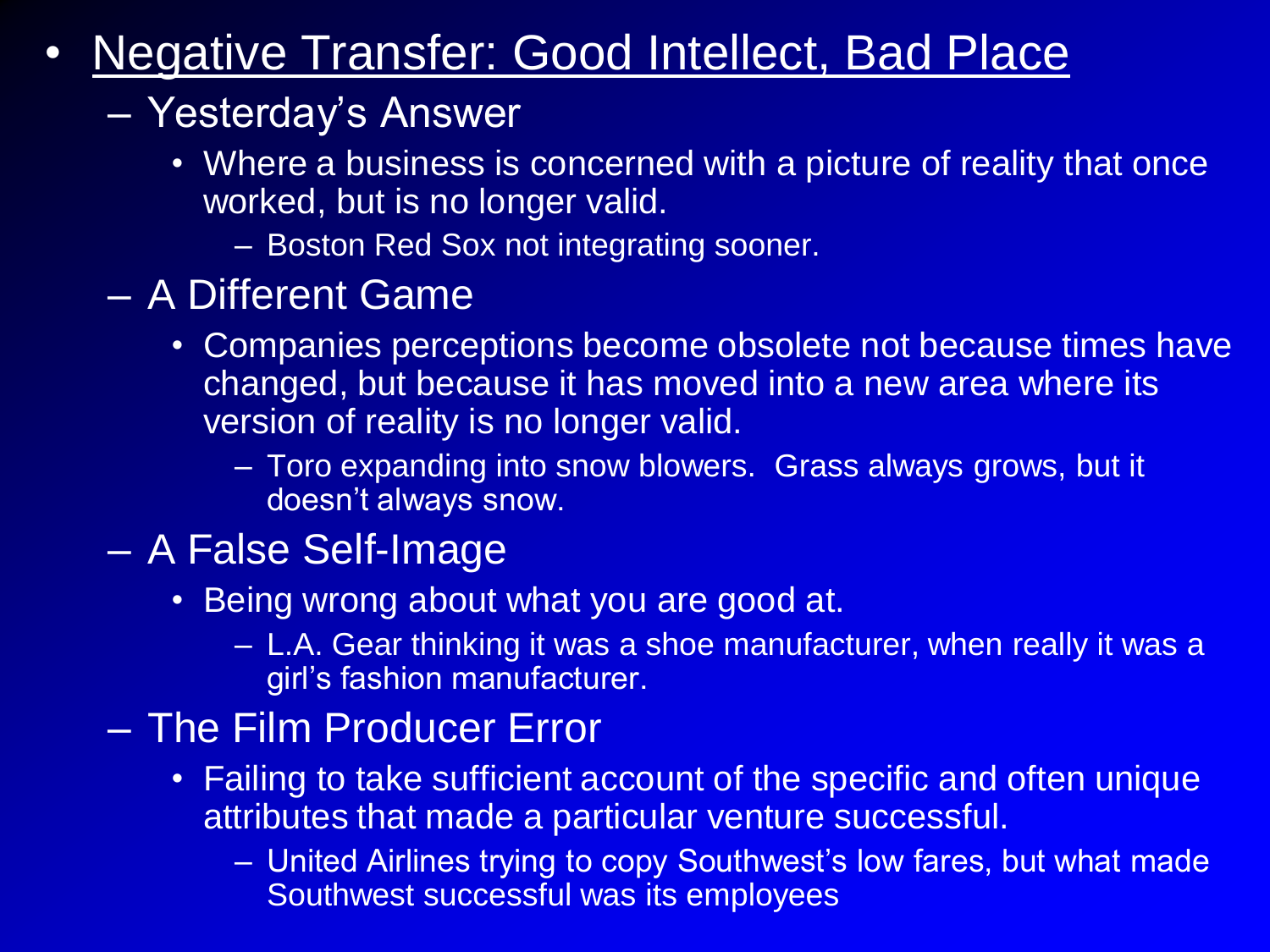- One-Track Mind(-set)
	- It's A Small World
		- When people in a company base their assessments of reality on experiences they've had that are simply not representative of the larger world.
			- Iridiuim: could solve world's cell phone problems!
	- Home Field Rules
		- When executives assume that their counterparts elsewhere will play by the same rules that they play by at home.
			- Sony-Columbia: Sony's Japanese bosses assumed American businesspeople would be operating with the same ethical codes as the Japanese.

#### – Expansion Fever

- It's what a company is suffering from when it pursues rapid expansion at the expense of profitability and without controlling liabilities.
	- Saatchi & Saatchi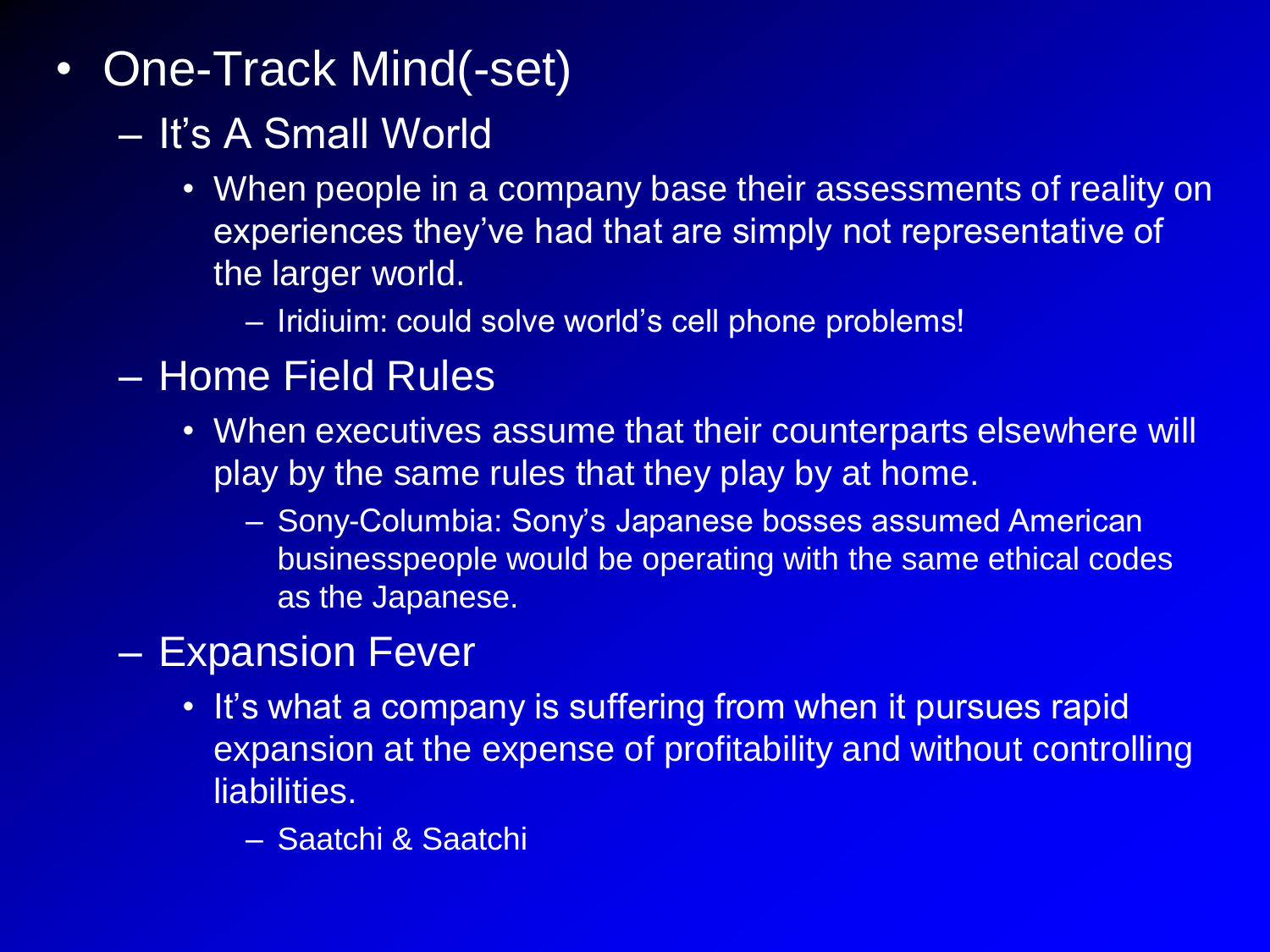# Delusions of a Dream Company

#### • Zombie Businesses

- Businesses that are stuck in their ways:
	- "Watch us and see how it's done."
	- "We're better than you are. Period."
	- "Trust us we know what we're doing."
	- "We don't need customers telling us how to run our business."
	- "We have a positive attitude here."
	- "No negative feedback, please."
	- "Telling everyone will just make things worse."
	- "Never settle for less than perfect."
	- "Whatever happens, it's not my fault."
	- "Too much team spirit."
	- "I speak for the entire company."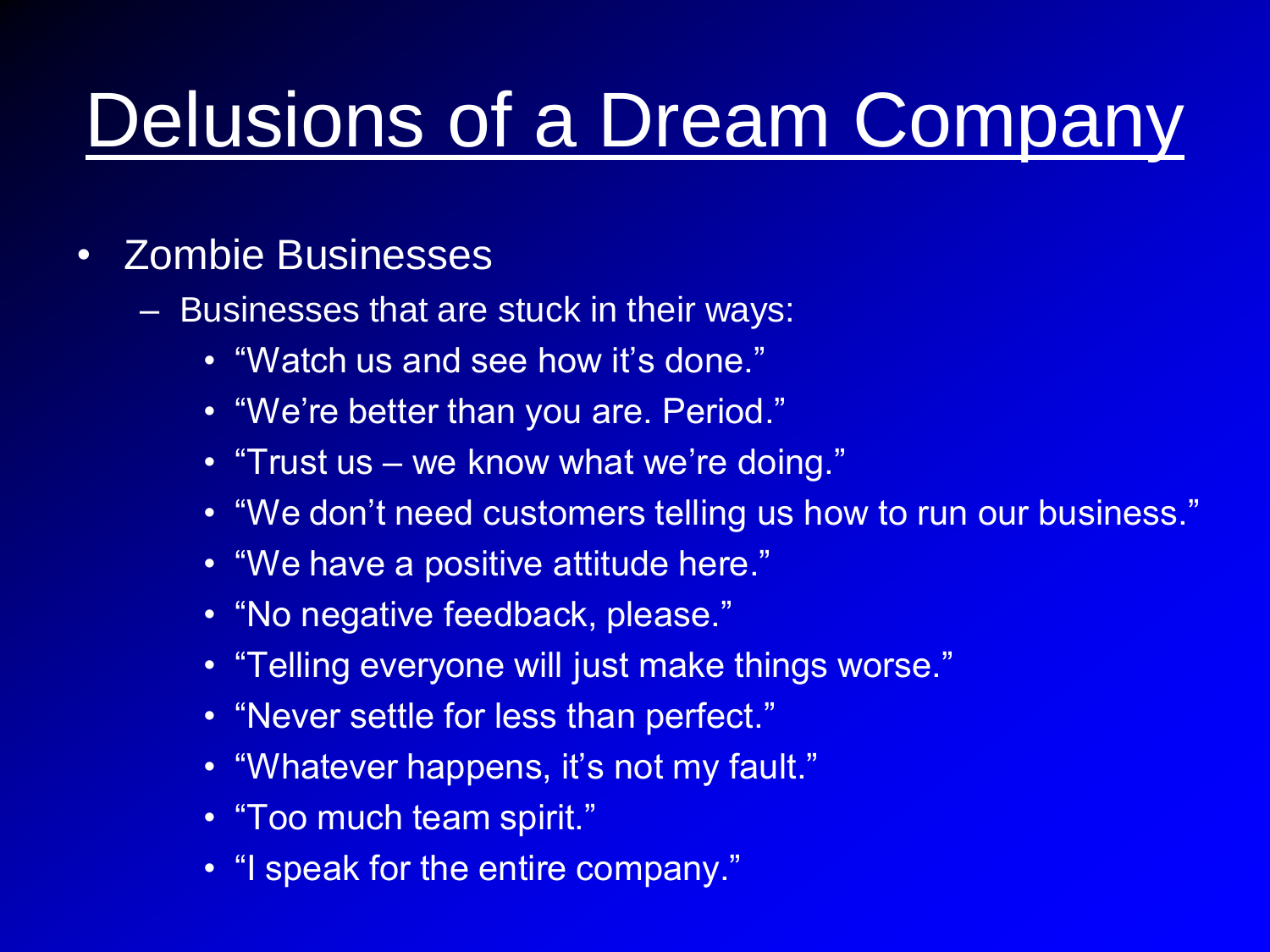### Tracking Down The Lost Signals

• The delusional policies and attitudes that make for a zombie business will help support the mistaken picture of reality, encouraging employees to *ignore* any vital information that would threaten it.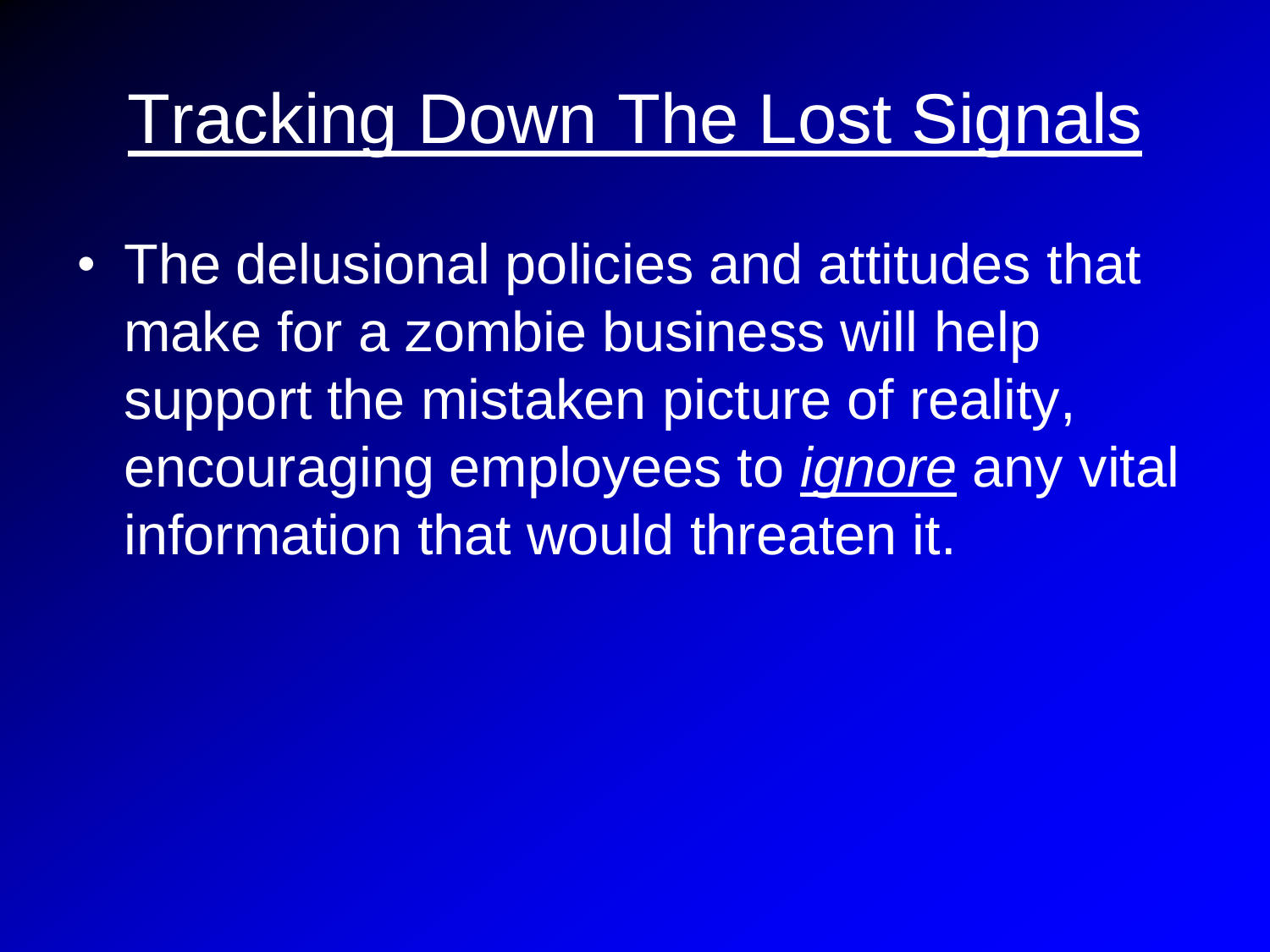## Learning From Mistakes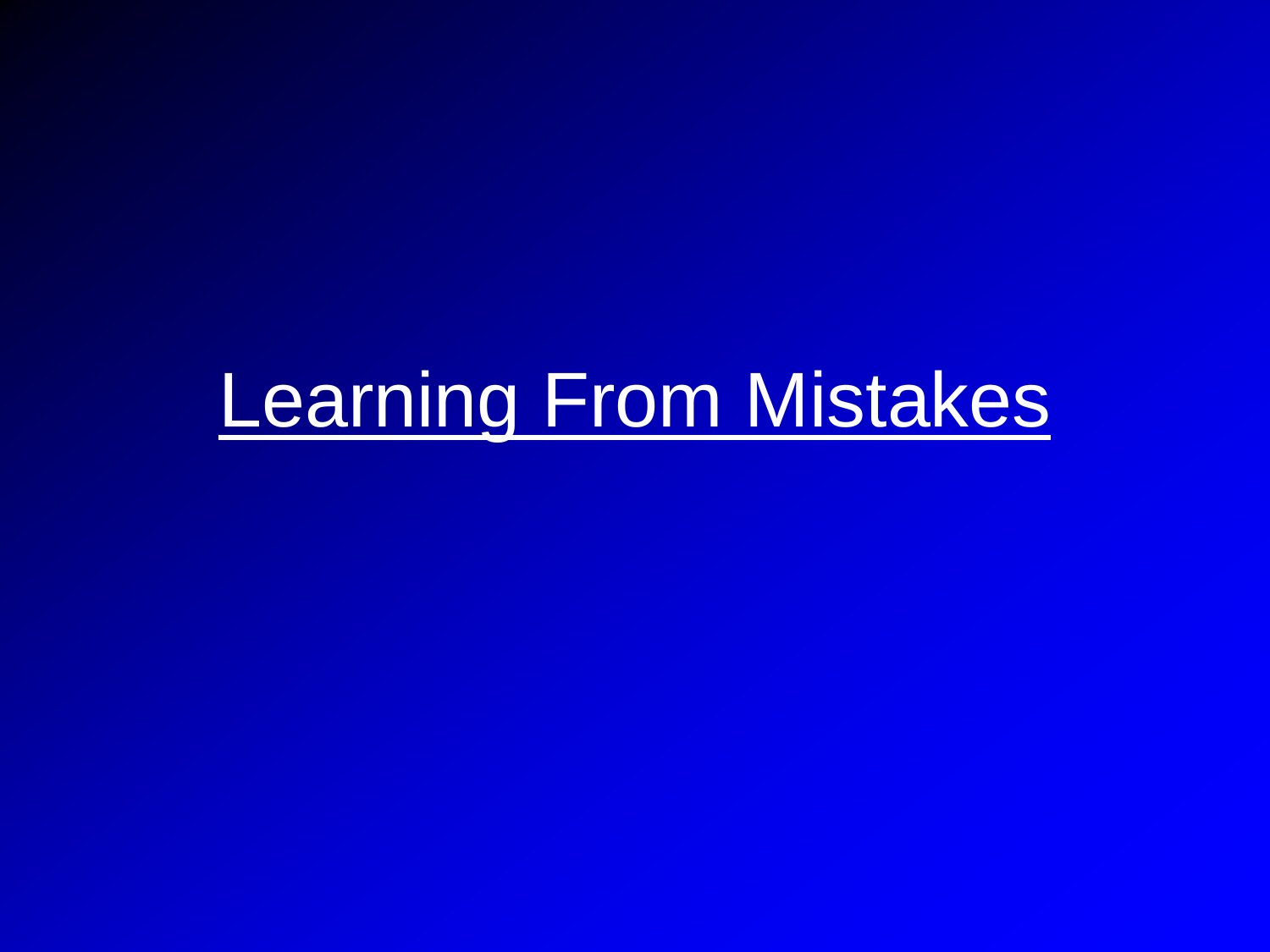# Predicting the Future

- Early Warning Signs of Failure
	- Unnecessary Complexity
		- Tends to create a bigger problem than it solves
	- Speeding Out of Control
		- Make costly mistakes because executives are overwhelmed
	- The Distracted CEO
		- Leadership from the top, distracted CEO can have severe consequences
	- Excessive Hype
		- Can hide problems or mask intentions that if known would lead people to make different decisions